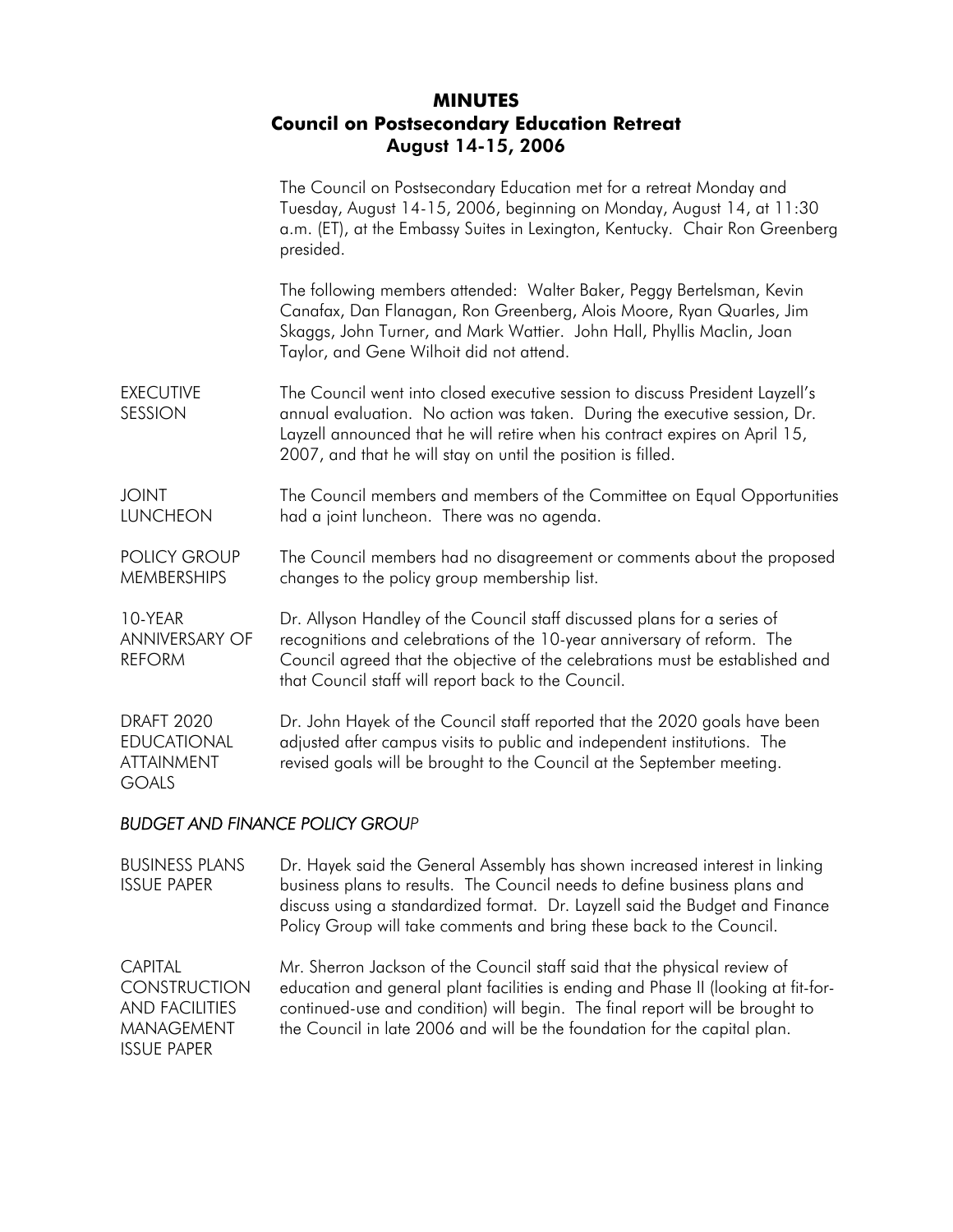NONRESIDENT STUDENTS ISSUE PAPER Dr. Sandra Woodley of the Council staff said institution presidents or representatives will provide information on nonresident students before tuition rates are set for 2008. Dr. Woodley noted there are five reciprocity agreements for 5,000 students.

## *QUALITY AND ACCOUNTABILITY POLICY GROUP*

| <b>DRAFT KYVU</b><br><b>STRATEGIC PLAN</b>                                      | Mr. Al Lind and Dr. Myk Garn of the Council staff gave an update on the<br>Kentucky Virtual University Strategic Plan. The Council discussed its role for<br>the Kentucky Virtual University on broader issues such as transfer. Dr. Layzell<br>said a discussion on coordination is needed to answer policy issues.                                                                                                                                                                                                                                                                                                                                                                                                                                                                                           |  |
|---------------------------------------------------------------------------------|----------------------------------------------------------------------------------------------------------------------------------------------------------------------------------------------------------------------------------------------------------------------------------------------------------------------------------------------------------------------------------------------------------------------------------------------------------------------------------------------------------------------------------------------------------------------------------------------------------------------------------------------------------------------------------------------------------------------------------------------------------------------------------------------------------------|--|
| <b>ACCOUNTABILITY</b><br><b>AND</b><br><b>PERFORMANCE</b><br><b>ISSUE PAPER</b> | Dr. Hayek discussed the accountability and performance issue paper and said<br>the Council needs to define accountability and decide how to market this<br>information.                                                                                                                                                                                                                                                                                                                                                                                                                                                                                                                                                                                                                                        |  |
| <b>STUDENT</b><br><b>PREPARATION</b><br><b>ISSUE PAPER</b>                      | Dr. Jim Applegate of the Council staff said that 37 percent of the 2002<br>incoming freshmen are not recent high school graduates and that student<br>preparation is a K-16 and adult education problem. The developmental<br>education task force will have a report with recommendations for the Council<br>in December.                                                                                                                                                                                                                                                                                                                                                                                                                                                                                     |  |
| <b>EQUAL</b><br><b>EDUCATIONAL</b><br><b>OPPORTUNITY</b><br><b>ISSUE PAPER</b>  | Mr. Jackson said that Kentucky is conducting a statewide diversity study to<br>identify the changing role of the state's diverse population as it relates to<br>access and equity. He reported that at its retreat, the Committee on Equal<br>Opportunities discussed two policy issues: (1) student preparation (the CEO<br>supports the Kentucky Department of Education's creation of a single<br>curriculum) and (2) the campus visits found that there are insufficient funds to<br>provide special programs. Council member Walter Baker said a major policy<br>issue is that the Council needs to make a decision to broaden the definition of<br>minorities in Kentucky because of the changing demographics in Kentucky.<br>The CEO is moving toward broadening its charge to include these students. |  |
| <b>COLLABORATION/</b><br><b>TECHNOLOGY</b><br><b>ISSUE PAPER</b>                | The collaboration/technology issue paper was not discussed.                                                                                                                                                                                                                                                                                                                                                                                                                                                                                                                                                                                                                                                                                                                                                    |  |

## *RESEARCH, ECONOMIC DEVELOPMENT, AND COMMERCIALIZATION POLICY GROUP*

STEM P-20 PIPELINE INITIATIVE ISSUE PAPER Dr. Handley said a policy issue is how the Council can influence the pipeline and that there are leadership opportunities that the Council should explore. An effective method would be to convene a STEM task force that could make concrete recommendations and produce a STEM report card like other states have adopted. The task force would be made up of key executive and legislative leadership.